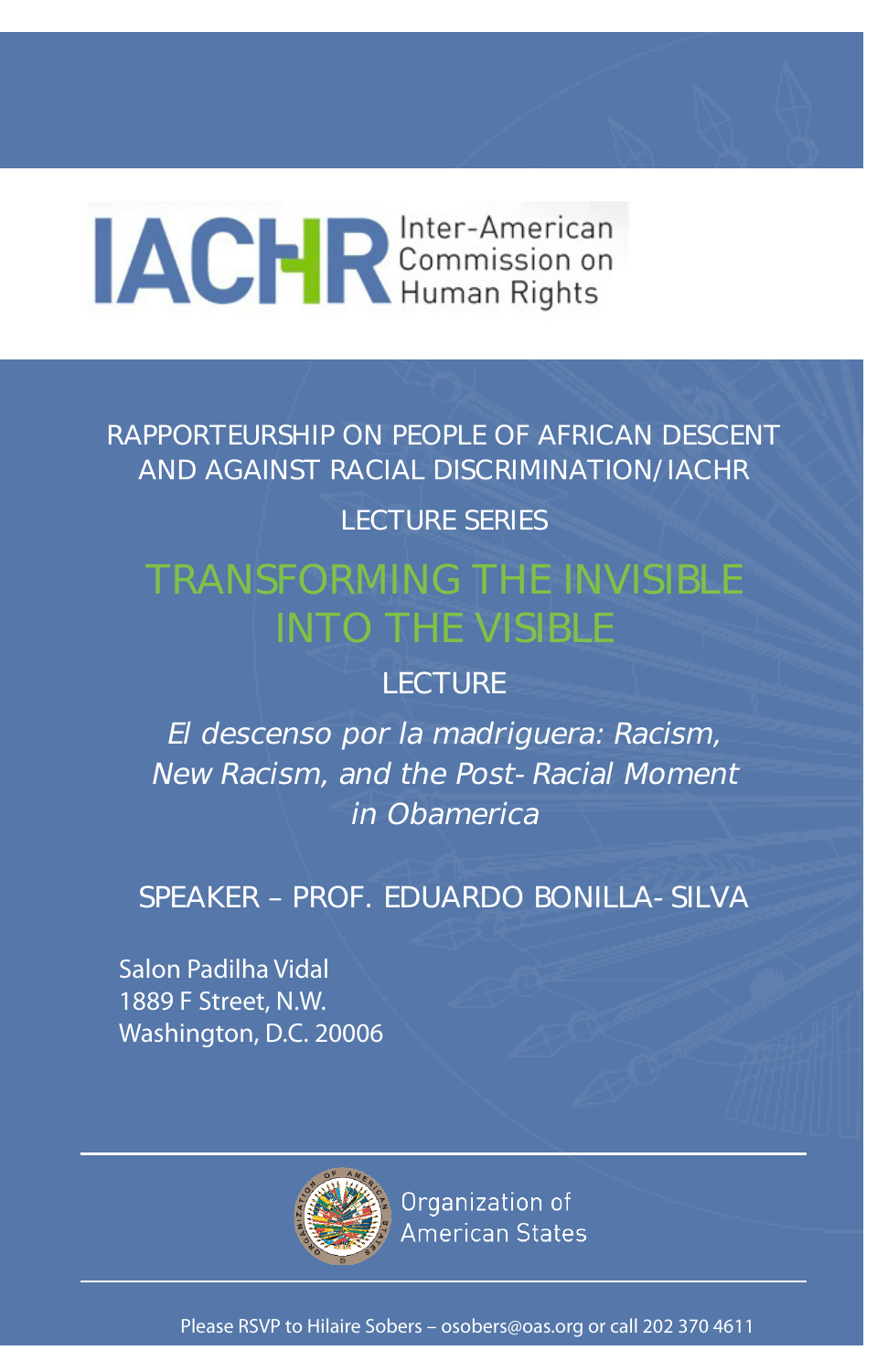## TRANSFORMING THE INVISIBLE INTO THE VISIBLE

### SPEAKER – PROF. EDUARDO BONILLA-SILVA

WEDNESDAY, JULY 17, 2013 - 1:00 PM SALON PADILHA VIDAL

#### PROGRAM

#### 1:00 - 1:10 pm

Welcoming remarks: José de Jesús Orozco Henríquez, President, Inter American Commission on Human Rights

#### 1:10 - 1:15 pm

Introductory remarks & introduction of speaker: Commissioner Rose-Marie Belle Antoine, Rapporteur on the Rights of People of African Descent and Against Racial Discrimination, Inter American Commission on Human Rights

1:15 - 1:55 pm

Lecture: Prof. Eduardo Bonilla-Silva

#### 1:55- 2:20 pm

Question and answer session: moderated by Commissioner Rose-Marie Belle Antoine

#### 2:20 - 2:25 pm

Closing remarks: Emilio Alvarez Icaza Longoria, Executive Secretary, Inter American Commission on Human Rights

#### BIOGRAPHY

#### Eduardo Bonilla-Silva



Eduardo Bonilla-Silva is Professor and<br>Chair of the Sociology department at Duke<br>University. Professor Bonilla-Silva gained<br>Visibility in the social sciences with bis 1997 Chair of the Sociology department at Duke University. Professor Bonilla-Silva gained visibility in the social sciences with his 1997 American Sociological Review article, "Rethinking Racism: Toward a Structural Interpretation," where he challenged social analysts to analyze racial matters from a structural perspective rather than from the sterile prejudice perspective. His most recent appearance can be found the on the PBS election special, Race 2012.

His research has appeared in journals such as Sociological Inquiry, Racial and Ethnic Studies, Race and Society, Discourse and Society, American Sociological Review, Journal of Latin American Studies, Contemporary Sociology, Critical Sociology, Research in Politics and Society, The Annals of the American Academy of Political and Social Science, and Political Power and Social Theory among others. To date he has published five books, namely, White Supremacy and Racism in the Post-Civil Rights Era (co-winner of the 2002 Oliver Cox Award given by the American Sociological Association), Racism Without Racists: Color-Blind Racism and the Persistence of Racial Inequality in the United States (2004 Choice Award) (this book appeared in 2006 in second expanded and revised edition and, again, in 2009 with a long chapter examining the Obama phenomenon), White Out: The Continuing Significance of Racism (with Ashley Doane), in 2008 White Logic, White Methods: Racism and Social Science (with Tukufu Zuberi and also the co-winner of the 2009 Oliver Cox Award), and in 2011 State of White Supremacy: Racism, Governance, and the United States (with Moon Kie Jung and João H. Costa Vargas).

Bonilla-Silva has received many awards, most notably, the 2007 Lewis Coser Award given by the Theory Section of the American Sociological Association for Theoretical-Agenda Setting and, in 2011, the Cox-Johnson-Frazier Award given by the American Sociological Association "to an individual or individuals for their work in the intellectual traditions of the work of these three African American scholars." He is very active on the lecture circuit and can be contacted through rm188@soc.duke.edu.